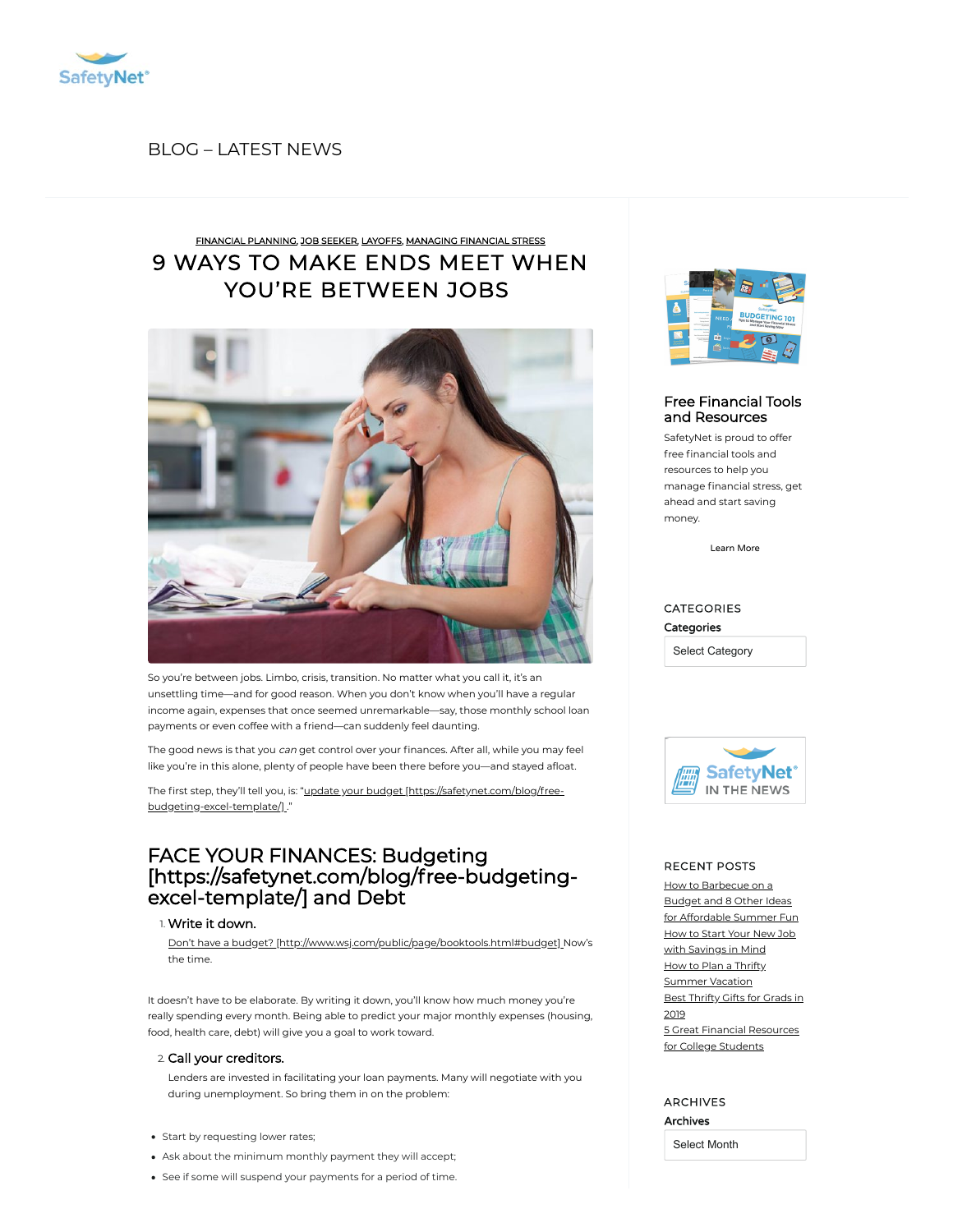

Once you know what you need to come up with each month, look for costs you can cut.

#### 3. Eliminate unnecessary expenses.

Cancel gym memberships, movie memberships, wine-of-the-month clubs, cable and satellite TV.

Forgo housekeepers, landscaping and other home services. After all, you'll have extra time on your hands until you find a job.

### 4. Put your money where your mouth is.

Plan and prepare every meal. Dried beans, rib-sticking starch [\[http://www.thesimpledollar.com/20-favorite-dirt](http://www.thesimpledollar.com/20-favorite-dirt-cheap-meals/)cheap-meals/] and double coupon days [\[https://www.thebalance.com/grocery-stores](https://www.thebalance.com/grocery-stores-that-double-coupons-940217)that-double-coupons-940217] are your friend. If you're not already buying generic food items, now is the time (Pro tip: often the store brand is the exact same product [\[http://www.forbes.com/sites/lauraheller/2011/06/29/10-secrets-about-store](http://www.forbes.com/sites/lauraheller/2011/06/29/10-secrets-about-store-brands/#5030744a461d)brands/#5030744a461d] !)

Cooking in bulk and freezing produce [\[https://safetynet.com/blog/tips-freezing-fresh](https://safetynet.com/blog/tips-freezing-fresh-summer-produce/)summer-produce/] or meals for later can save time and money on groceries.

Sure it's time consuming, but the benefits aren't just to your wallet. When you're not depending on preservative-filled quick fixes, you'll likely find yourself healthier, too.

#### 5. Waste not.

Wash your laundry in cold water and hang it out to dry when possible. Adjust the thermostat 5 to 10 degrees. Shut off those ambient lights! Lower your water heater temperature by 10 degrees. Start doing errands on foot. Pull out the bike or walking shoes instead of driving three blocks to the store. (Who needs a gym membership when you're carrying your groceries home, anyway?)

#### 6. Deny yourself debt.

Leave your credit cards at home. Yes, this may mean putting off non-essential procedures and even some important needs that you can delay. But nothing will sink your sense of financial control faster than rising debt. Don't do it.

# GET CREATIVE ABOUT CASH: How to Make More Money

Make it your job to find new ways to bring in some cash. As a benefit, you'll keep busy, learn new skills and create new contacts and opportunities.

### 7. Find a short-term job, or two.

If it's the holiday season, retailers may hire you on the spot.

Think of odd jobs you can do that truly help others. Join your neighborhood Facebook group or Nextdoor.com to make the connection. Plenty of folks need help moving, dog walking, house sitting and landscaping. You'll feel good about doing it. And with the proliferation of digital apps and the gig economy [https://safetynet.com/blog/make[money-between-jobs-gig-economy/\]](https://safetynet.com/blog/make-money-between-jobs-gig-economy/), it's easy to find work.

Contact temp agencies. Temping is a good option if you want to save yourself the headache of interviewing for short-term work. After interviewing with them, the agency will take care of landing you jobs and paying you regularly. You just show up for work.

#### 8. Turn clutter into cash.

Learn how to sell your stuff online [\[https://safetynet.com/blog/sell-your-stuff-online](https://safetynet.com/blog/sell-your-stuff-online-tips/)tips/] . Now's the time to clean out the old equipment from the garage, the almostnew coat from the back of the closet and the old electronics gathering dust on the desk.

Don't go for big money—remember, the people buying your "pre-loved" items are looking for a bargain.

Research Craigslist [\[http://craigslist.org\]](http://craigslist.org/) and eBay [\[http://www.ebay.com/\]](http://www.ebay.com/) to see what similar items are going for.

Get the family involved, make it a contest. Then bask in your decluttered home.